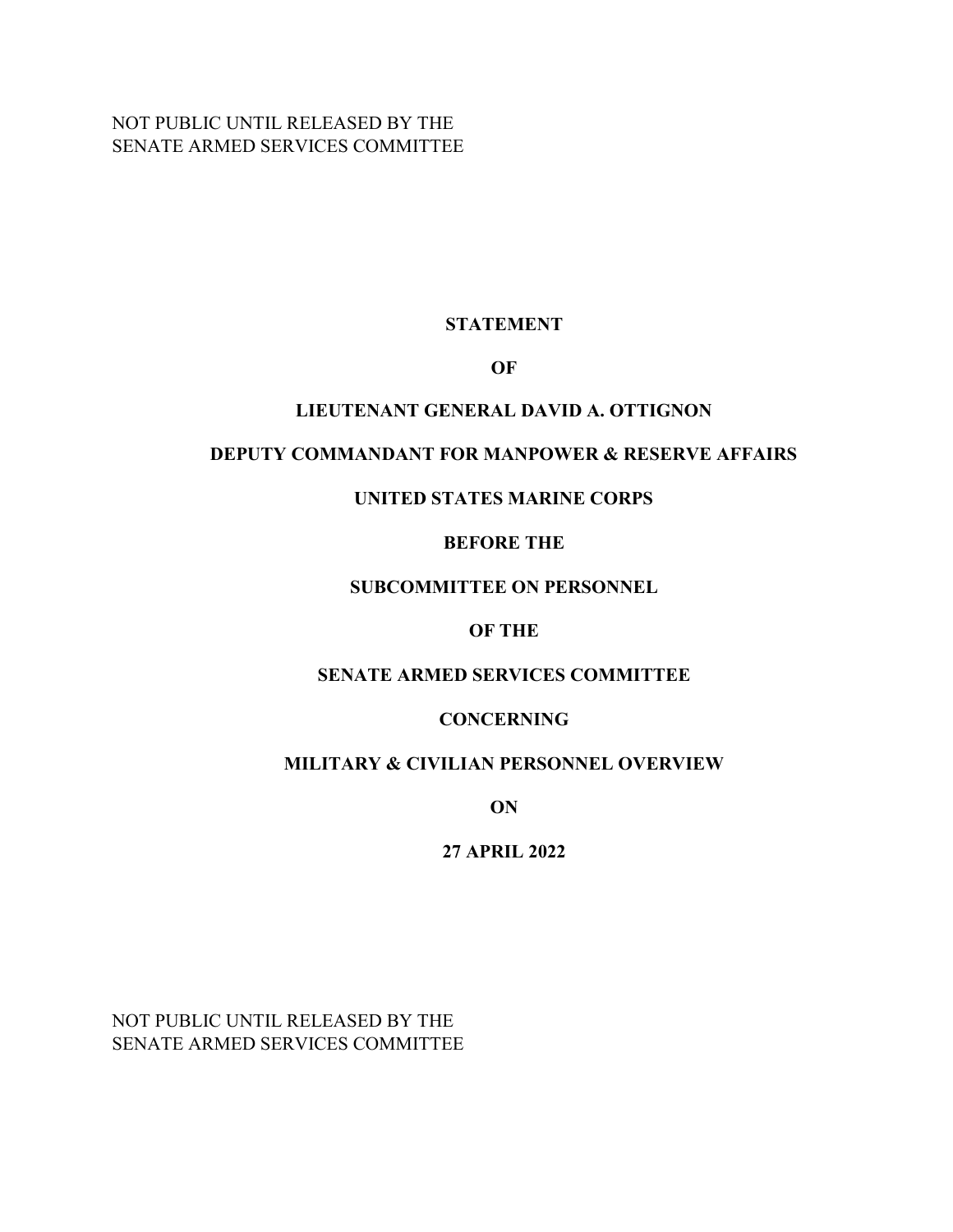#### **INTRODUCTION**

Chair Gillibrand, Ranking Member Tillis, and distinguished Members of the Subcommittee, it is my privilege to appear before you today to provide an overview of your Marine Corps personnel.

### **TALENT MANAGEMENT**

### **Background**

The Marine Corps has been in the talent management business since its creation. We have always strived to recruit and retain the best and brightest of our Nation's youth and have proven very successful at meeting our recruiting and retention goals with the right Marines, in the right billets, at the right time; and with a force representative of the American people – a force that is now over 43% diverse. However, our legacy personnel system was designed in the industrial era with assumptions about human capital which are now superseded by modern technological advantages of the information age. While improved upon over the years, this system is not well suited for the cultural and technological changes of today's world and tomorrow's Marines.

Talent Management 2030 (TM2030) describes a fundamental redesign of this system, empowered by the new statutory authorities provided by Congress, at a critical juncture for change. We are grateful for the additional authorities provided by Congress to enable us to better serve our service members, their families, and our Nation. TM2030 details how the Marine Corps will implement new models for recruiting and retaining talent, modernize an assignments process consistent with our warfighting philosophy, introduce new measures to increase career flexibility, and optimize access to modern digital tools, processes, and analytics, consistent with industry standards. The vision for TM2030 is a transparent, collaborative, datadriven, and commander-focused system to manage and improve talent. It will better focus on the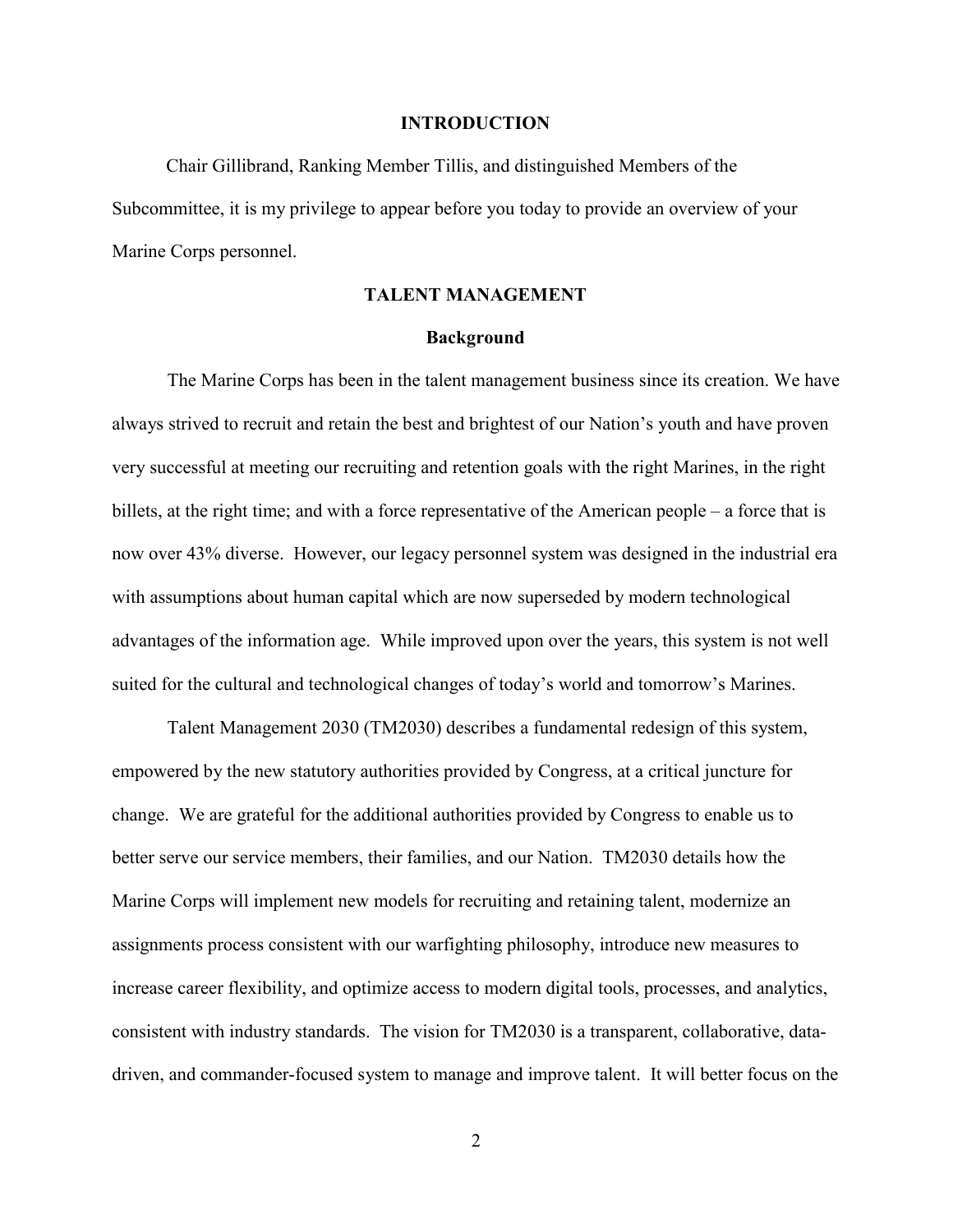individual talents of each Marine. It will empower Marines and improve transparency, objectivity, and flexibility in their careers. With a modernized talent management system, we will better harness, develop, and compete for the unique skills and strengths demanded of Marines.

Like Force Design, TM2030 will be a multi-year effort – a service-wide strategic design process that we have already begun to execute. Some of our initiatives were already underway prior to formal publication of TM2030; some of the new initiatives will require more time to ensure successful execution. One of our first actions after publication of TM2030 was to leverage strategic-minded innovators to think through our talent management issues and provide resource-informed planning to organizational change. This group reports directly to the Commandant of the Marine Corps, but is co-located with the Marine Corps service personnel chief at Manpower & Reserve Affairs in Quantico for optimal effectiveness. The Talent Management Strategy Group (TMX) will be the leading organization to challenge orthodoxy and create an intellectual environment of strategic talent management.

Currently, we have distilled TM2030 goals into three key lines of effort within the human resource enterprise: (1) Build and retain the talented force; (2) Manage and develop the talented force, and (3) Inform and interface with the talented force.

### **Build and Retain**

Improving MOS assignment – We are developing a better, more predictive, data-driven matching tool that will optimally align applicant interest, Primary Military Occupational Specialty (PMOS) skill requirements, and the needs of the Marine Corps. By using our new Marine Corps Occupational Skills Matching (MCOSM) tool for enlisted Marines and Criteria Cognitive Aptitude Test (CCAT) for Marine officers, we plan to better align a person's interests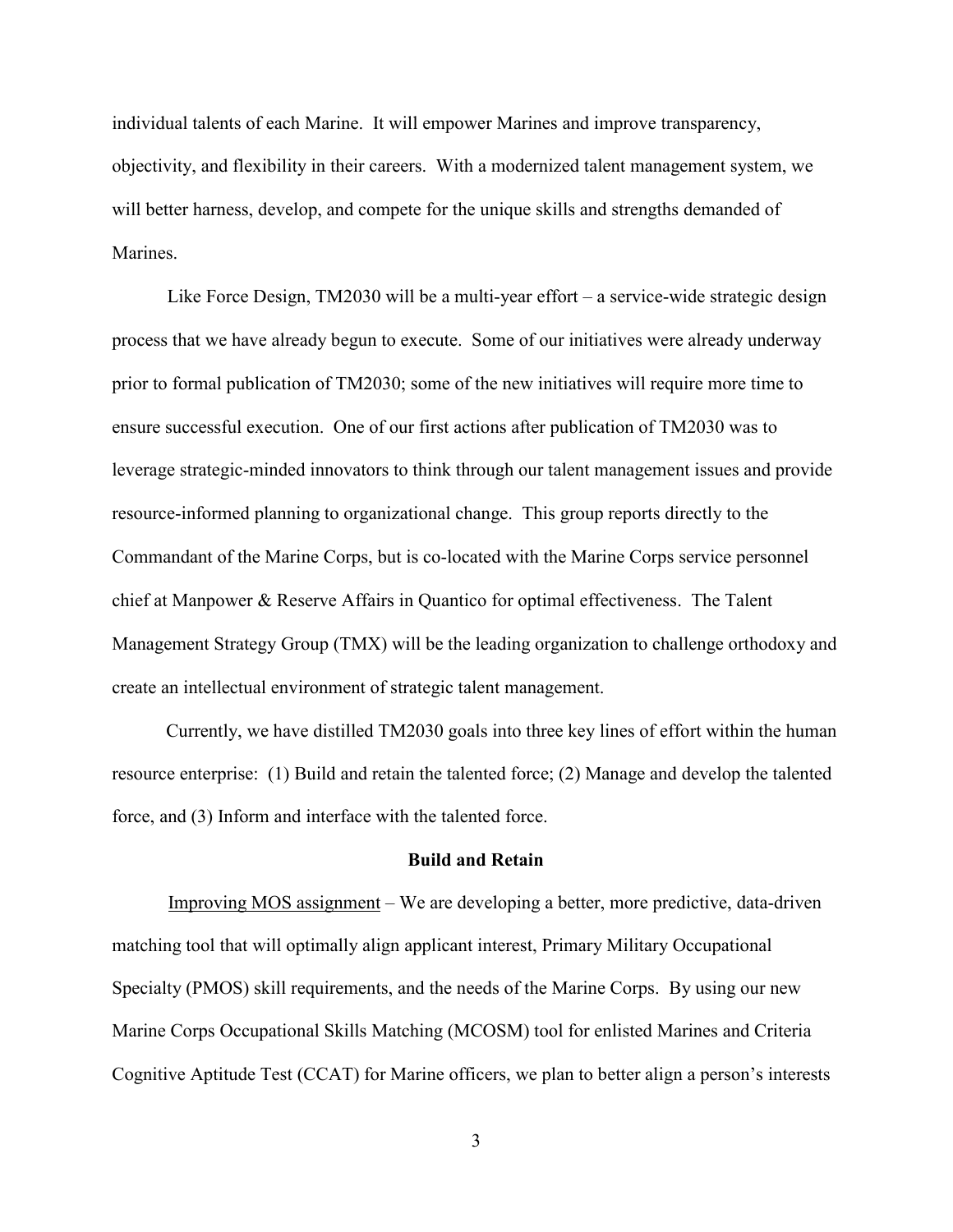and talents with the needs of the service. Potential applications for MCOSM extend beyond accessions, and we plan to utilize it to assist in PMOS classifications and career retention. The overarching goal of MCOSM is to better align Marine's interests and skills in order to leverage talents to improve performance and thus increase their satisfaction and, ultimately, total Marine Corps retention.

Retention Prediction Network (RPN) – We are currently developing the RPN, a program used to identify potential recruit's likeliness to join and continue to serve through their first enlistment and beyond. RPN is a multi-year collaborative effort established between M&RA and Johns Hopkins University's Applied Physics that will harness vast quantities of manpower data in near-real time to provide USMC Leadership with data-informed talent management decisions. The objective is to provide a new tool to help ensure we recruit the right individuals to the Marine Corps, with the right attitude for service, and the known willingness to see through the challenges of earning the Eagle, Globe, and Anchor.

Personality screenings – Our Tailored Adaptive Personality Assessment System (TAPAS) is a tool the Marine Corps is using to help identify a recruit's potential for service in the Marine Corps. The Armed Services Vocational Aptitude Battery provides details on a person's cognitive aptitude for service, but in the 21st century, we need more information to capitalize on better analysis, to understand the force we are recruiting and expecting to confront and defeat our adversaries. TAPAS will help us better understand the personality and character attributes of potential Marines. This program works in direct relation with MCOSM and RPN to provide a better and more holistic perspective on our Marines, and the sharing of this data with a Marine's future command team will ultimately provide for a better informed and aware leadership structure around every American who joins our Corps.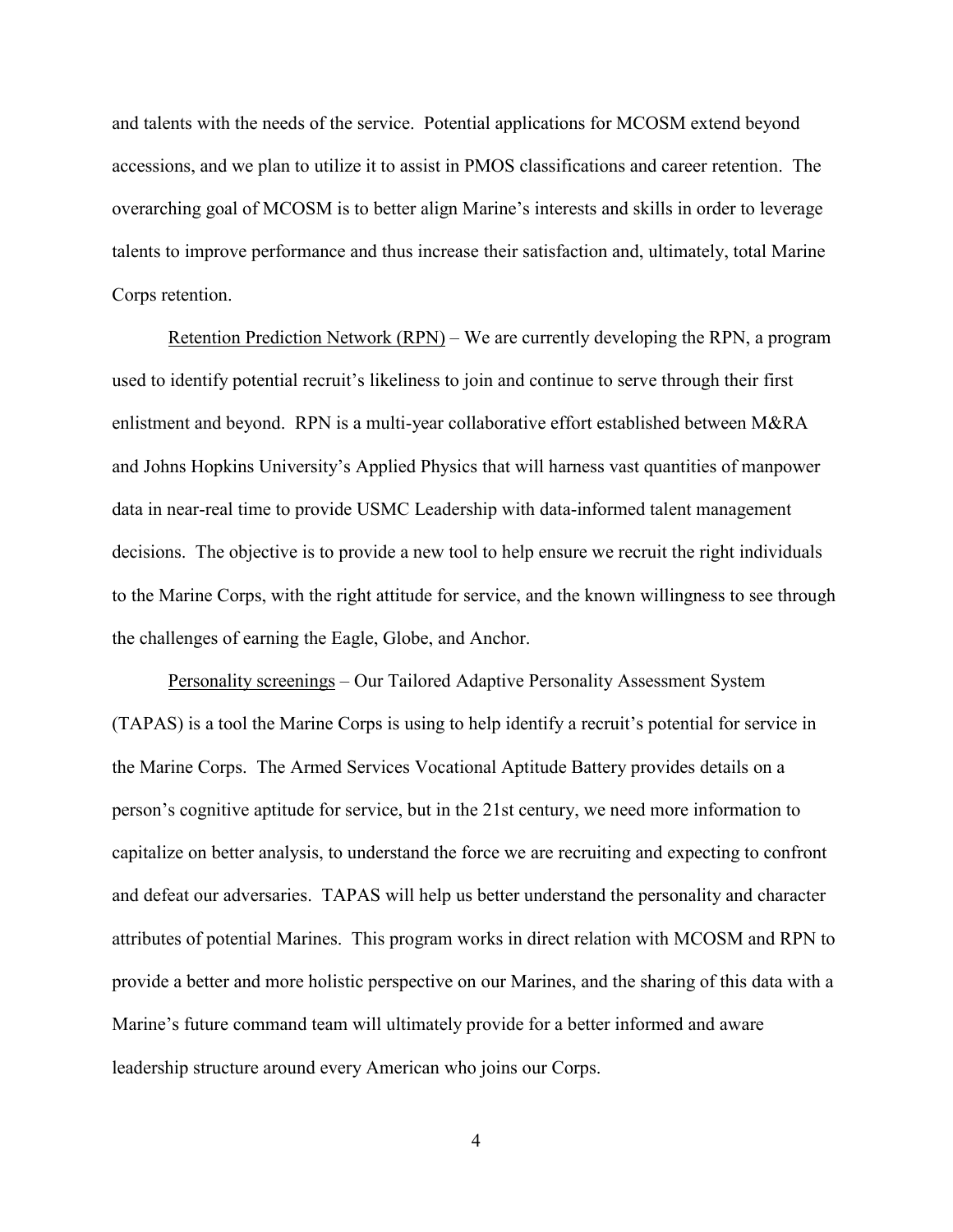CCAT is similar to the newly developed TAPAS; it is designed to assess a Marine officer's aptitudes and traits in order to better align them to PMOS placement at The Basic School. In concert with the other assessment tools, CCAT will begin to place Marines of diverse backgrounds into occupational specialties across the warfighting functions of the Marine Corps. The end state of this effort will be a talented Marine placed into a specialty most aligned to their natural talents and traits, with an expected benefit of rapid growth of skill and maturity – ultimately resulting in a higher retention of Marine officers of higher skill.

Lateral Entry (Pilot Program) **–** In TM2030, the Commandant made known his intent to apply the lateral entry authorities granted to us from Congress to provide "an open door for exceptionally talented Americans who wish to join the Marine Corps, allowing them to laterally enter at a rank appropriate to their education, experience, and ability." Such an open door would "be limited and primarily reserved for recruiting highly qualified applicants in select specialties, not used as a means to recruit en masse." Currently, the Marine Corps is exploring courses of action to make use of these authorities by offering constructive service credit to officer candidates who possess graduate-level education, certifications, and experience in certain highdemand career fields. Furthermore, the scope and accession model will be open to prior-service recruitment – capitalizing on those Marines that left service as a non-commissioned officer, earned a degree or gained extensive experience, ultimately invited back to service as a senior non-commissioned officer or officer.

#### **Manage and Develop**

Talent Marketplace – Our Talent Management Engagement Portal (TMEP) seeks to modernize the current assignments system with a transparent, data-based environment that allows Marines, commands, and headquarters elements to collaborate on the assignments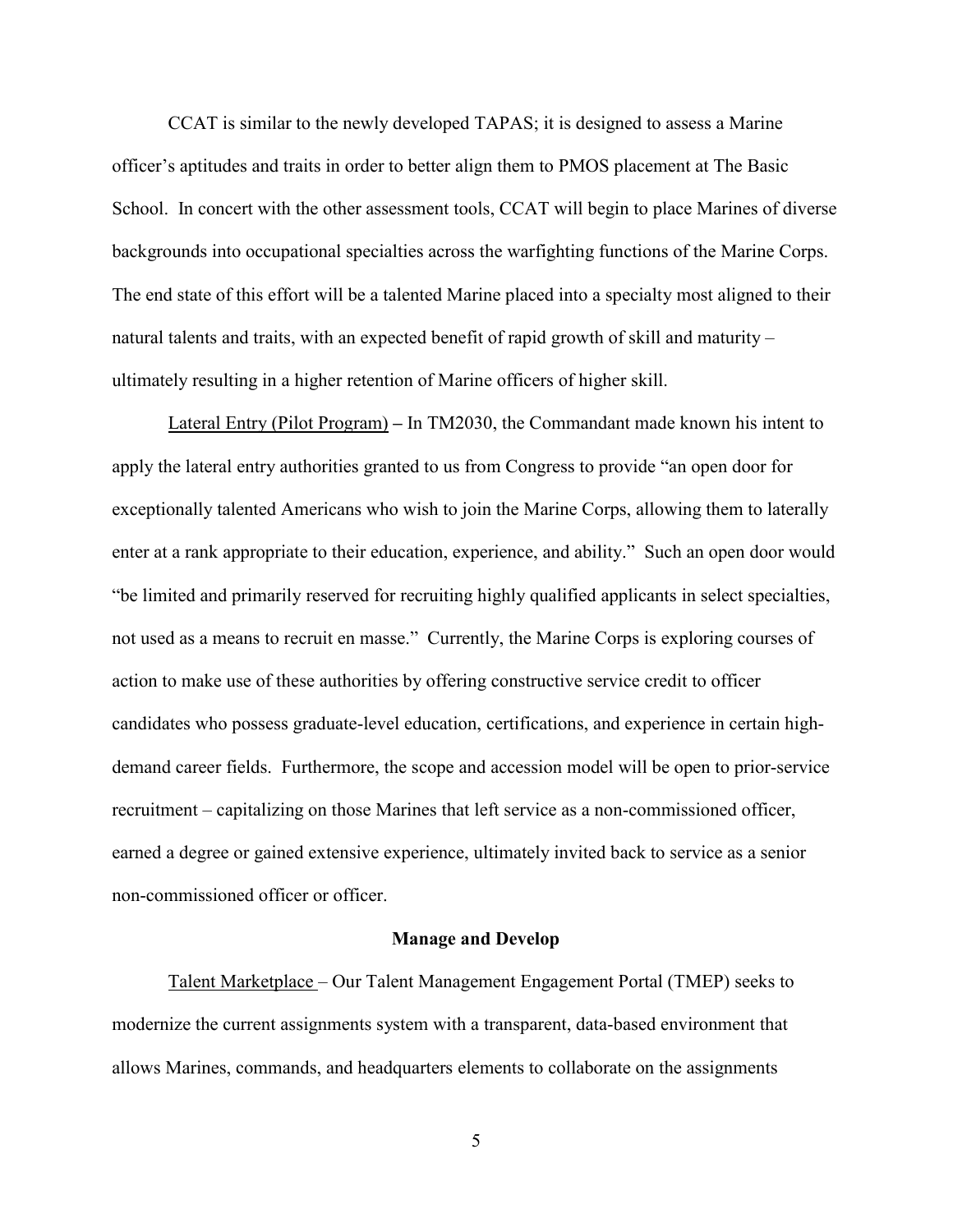process. At full integration, it will use advanced analytics and artificial intelligence and machine learning elements to support a market-style assignment system. It will allow for more informed career decisions throughout a Marine's career with information on billet availability, popularity, comparative assessments, and other information. Currently, this information is stored in several separate legacy systems, which limit transparency and ease of use. TMEP will solve these data management challenges. Through an agile development approach backed by necessary resourcing, we will have a fully operational talent marketplace fielded to the fleet – at speed.

Permanent Change of Station (PCS) Flexibility – PCS moves, while essential, are disruptive to Marines and their families, impact spousal employment and child and family education, and can create financial distress. Since at least 2019, we have worked to reduce PCS moves by issuing Permanent Change of Assignment (PCA) orders instead – these are local moves where a Marine changes units, but remains in the same geographic location. Through TM2030, we will seek to further increase PCS flexibility, balancing it with both the needs of the individual Marine's career and those of the Marine Corps.

360 Degree Leadership Review Program – The goal of this initiative is to improve leadership effectiveness by identifying blind spots and areas of improvement for personal growth. It will use an industry-developed, researched-backed tool that ultimately will help leaders identify their strengths and weaknesses through honest feedback from their supervisors, peers, and subordinates. An initial pilot of the program is scheduled for execution in 2022, with expansion to wider populations through 2024.

<u>Promotion Opt Out</u> – We appreciate this statutory authority provided by Congress; we've incorporated it into TM2030 to create or enable career paths to increase the diversity of experience in our leaders. This authority allows an officer to opt out of promotion without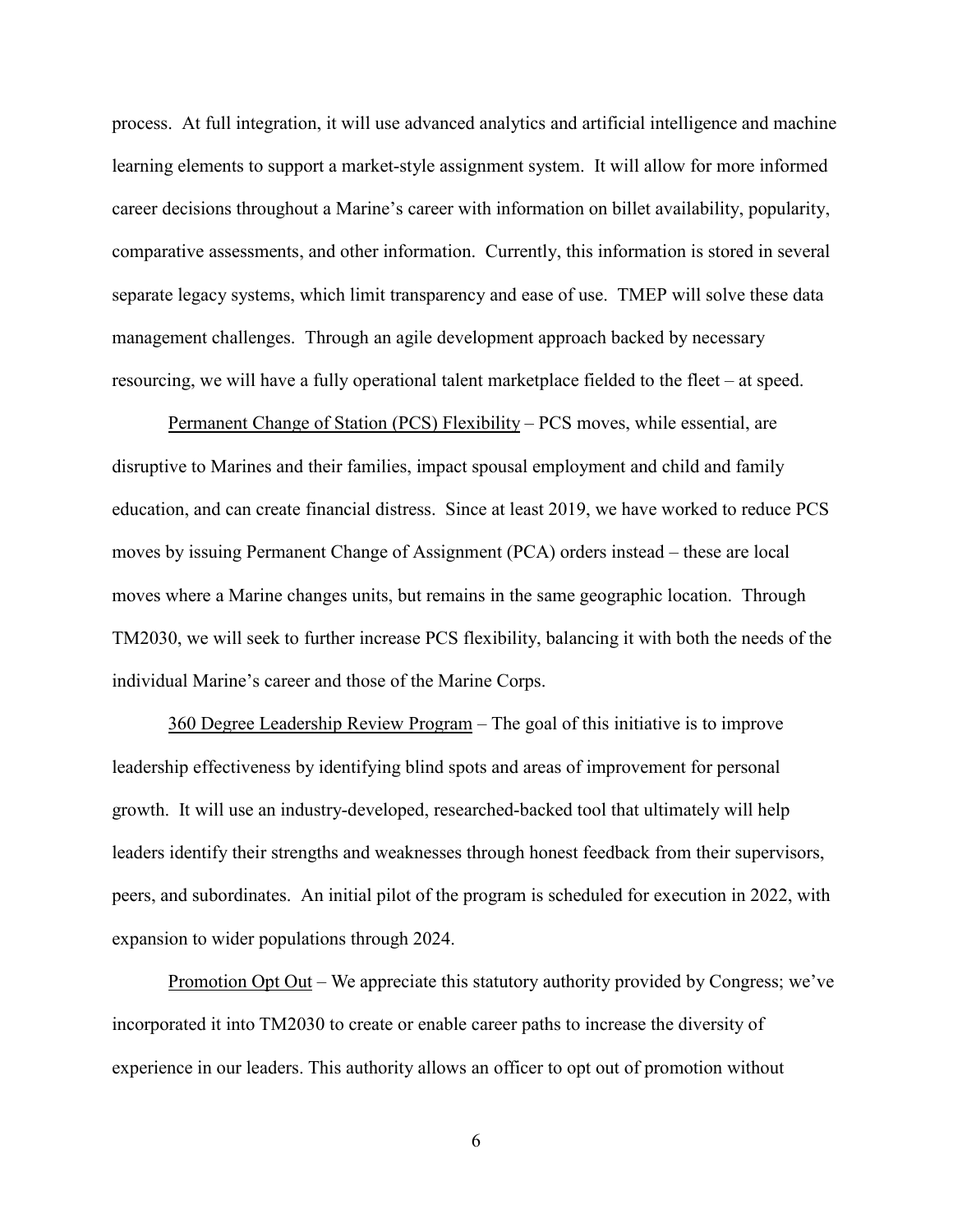penalty, and enable them to complete a broadening assignment, advanced education, another assignment of significant value to the Marine Corps, or a career progression requirement delayed by the assignment or education. This authority will be implemented in our FY24 promotion boards, which are executed in this calendar year.

### **Inform and Interface**

IT Systems Modernization. One of the most vital, but often overlooked, aspect of virtually every Marine Corps' talent management initiative involves its information technology systems. The systems and applications the Marine Corps employ now to build and sustain the most lethal fighting force possible rides on decades-old technology than spans over 70 disparate applications and databases. Modernizing our IT portfolio will consist of consolidating these systems into a small subset of interoperable multi-faceted applications that ride on a single IT system hosted in the cloud. Cloud migration allows the Marine Corps to gain IT efficiencies and effectively scale applications, databases, and services across the enterprise to meet emergent requirements in a dynamic environment. We have already made great strides in migrating the Manpower Information Portal (MIP) into a single cloud hosted IT system that supports 51 applications, 5 services, and 8 databases to facilitate manpower functions and enable TM2030. The migration of the MIP to cloud services has positioned us to implement agile development practices to further optimize its human resource applications. As more systems, services, and databases are migrated and refactored to cloud based applications, we will be able to engage in wide ranging optimization and be postured to capitalize on the promise of artificial intelligence and machine learning. These sophisticated, cloud-based, mobile-device accessible tools are the norm in the private sector and the same must be true in the Marine Corps in the near future.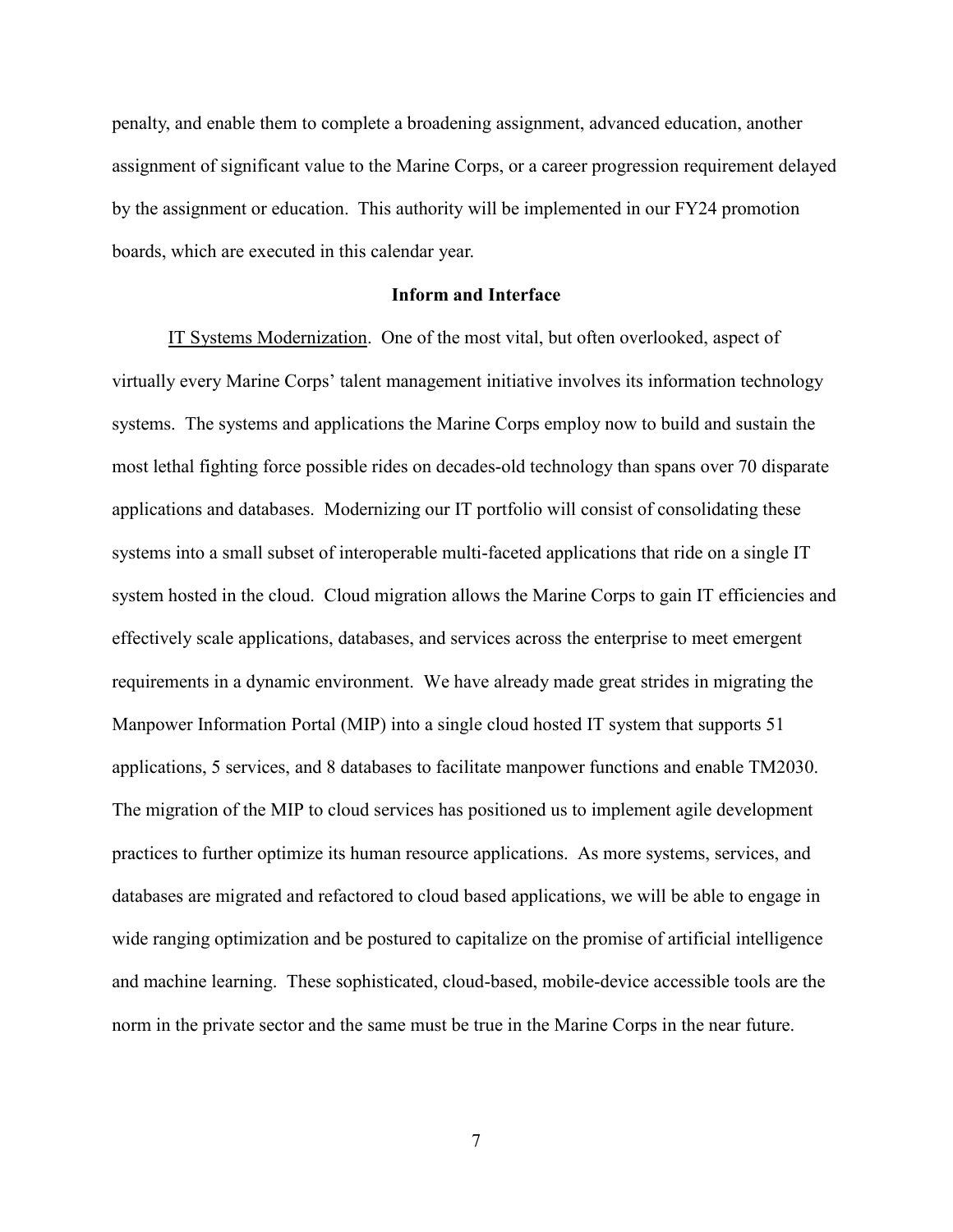The ultimate goal is to have modern technology with significantly increased capabilities to supplement our personal management of Marines' careers. Our monitors will continue to provide Marines with intimate, transparent mentorship, traveling to every major Marine installation in the world. This ensures that our Marines have the most up-to-date information on policies affecting their assignments and promotions. It also ensures that every Marine who wants to meet with their monitor has an opportunity to have an in-depth conversation about their next assignment and their career, often with their family by their side. This human interaction is crucial to matching our talent to professionally-rewarding and personally-supportable careers.

AI Implementation – We are modernizing many of our legacy processes and manpower models used to access and assign Marines across the Force. Our collaboration with Johns Hopkins Applied Physics Laboratory to develop our RPN will enable our recruiters to better prepare future Marines to complete recruit training and their first enlistments. Several of our legacy manpower models are undergoing a significant transformation that leverages advanced data analytics to produce our recurring enlisted and officer staffing goals. Even the legacy process we use to assign Marines to course dates at their PMOS schools is being explored through our Enhanced Shipping Model. Measuring the impacts of these initiatives, as well as others, is partially done through our Exit and Milestone Longitudinal Survey (EMLS). Using EMLS, Marines are solicited to provide feedback on personnel and service satisfaction at specific milestones in their careers: upon entry, at first and subsequent reenlistments, when officers receive career designation, in conjunction with officer promotion selections (O4-O6), and at separation from a component of service.

Virtual Boards - Our Enlisted Career Retention Boards (ECRBs) strive to ensure that the Service retains the very best and most qualified Marines in competitive occupational specialties.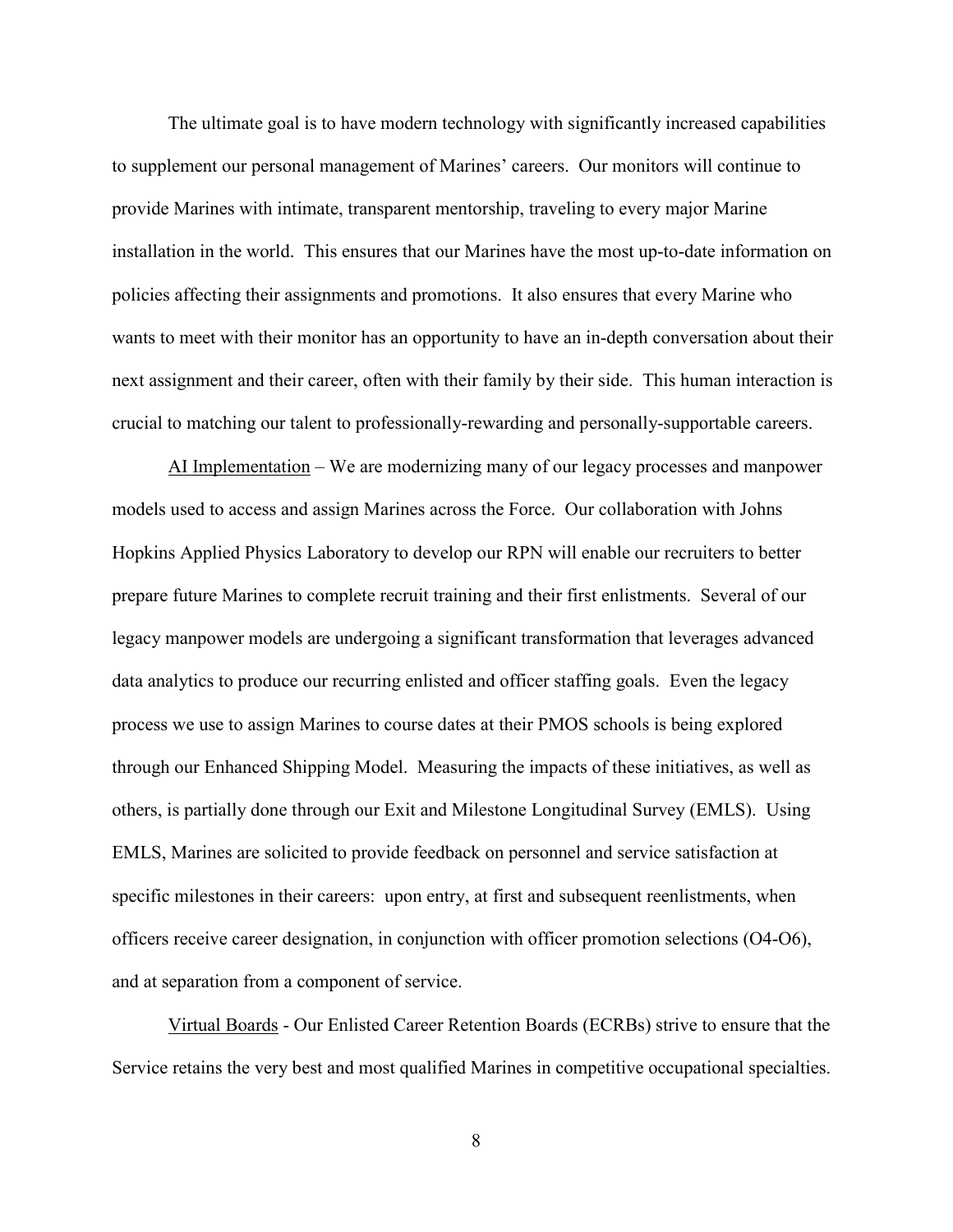The Service executed the ECRB virtually last year during FY21, for subsequent term or career Marines seeking reenlistment in fast-filling MOSs. These boards consist of voting members from throughout the active duty force and virtually from around the globe. In FY22, we expanded the virtual boards to our first-term Marines as well. To further improve our virtual board process, we developed Digital Boardroom 2.0, a cloud based application that increases the fidelity and accuracy of the information presented to board members to ensure that the best and most qualified Marines are selected. Digital Board Room 2.0 has the capability to fully execute virtual selection boards which will enhance the Marine Corps' ability to execute boards in a distributed fashion while safeguarding this critical talent management process. The introduction of virtual boards in no small way increased and further strengthened our partnership and transparency with the Fleet Marine Force. This ensures that our senior enlisted leaders have a larger impact on retaining our most talented Marines.

Crowdsourcing – We recently reached out to our Marines and solicited ideas from across the Marine Corps to gain a better understanding of our Marines' personnel policy perspectives. For example, we have asked for Corps-wide input on what non-monetary incentives would influence their decision to remain in the Marine Corps. Previous themes have focused on career development, assignments, leave policies, promotions, and daily living conditions (barracks, mess halls, etc.). We received over 700 suggestions and reviewed them for feasibility. Feedback shows many ideas focus on enhancing Marines' opportunities to attend career-enhancing schools and on expanding PCS flexibility.

#### **RECRUITING**

All Marine Corps recruiting efforts - officer, enlisted, regular, reserve, and prior-service fall under the Marine Corps Recruiting Command. This is unique amongst the services.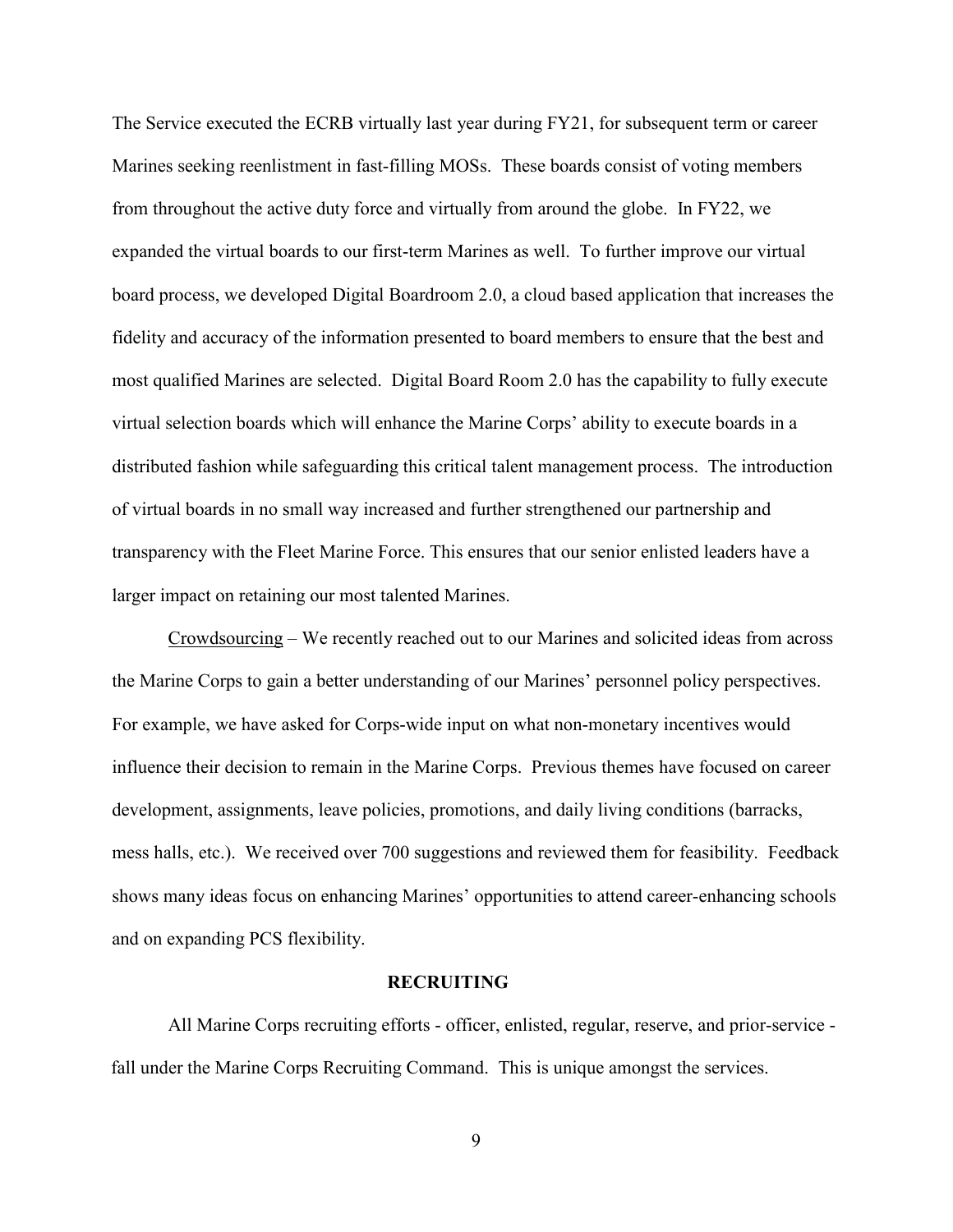Operationally, this provides us with tremendous flexibility and unity of command, facilitating efforts to meet accession and end strength requirements.

Last fiscal year, COVID-19 impacted recruiting efforts. Social distancing requirements limited the capacity at our depots, delayed shipping activities, closed schools, and canceled community events that we depend on for personal contacts and outreach. We adjusted to these challenges by exploring new digital prospecting tools and researching the market reactions to those endeavors. These actions gave recruiters the means to operate in a reduced personal contact environment. We made mission last year; however, FY22 has proved to be arguably the most challenging year in recruiting history. In addition to COVID-19, the growing disconnect and declining favorable view between the U.S. population and traditional institutions, labor shortages, high inflation, and a population of youth who do not see the value of military service also continue to strain recruiting efforts and place the Marine Corps' accession mission at risk.

Despite the challenges, the quality of your Marines remains exceptionally high. The Department of Defense requires 90% of enlistees to have a high school diploma or equivalent (Education Tier 1), and 60% of enlistees to score in the Mental Groups I-IIIA (mental aptitude). Last year, the Marine Corps achieved over 99% for Education Tier 1, and over 70% for Mental Group I-IIIA. We expect to exceed DOD standards in FY22, despite the continued environment.

To meet the challenges ahead, we remain committed to assigning our best Marines to recruiting duty. Our recruiters closely reflect the face of the Nation we recruit, which is a testament to our efforts to recruit a more diverse force. Approximately 47% of our recruiters have a diverse background, well above our Nation's demographics as a whole. Our recruiting efforts connect Marines with the communities they represent. We have recruiters assigned to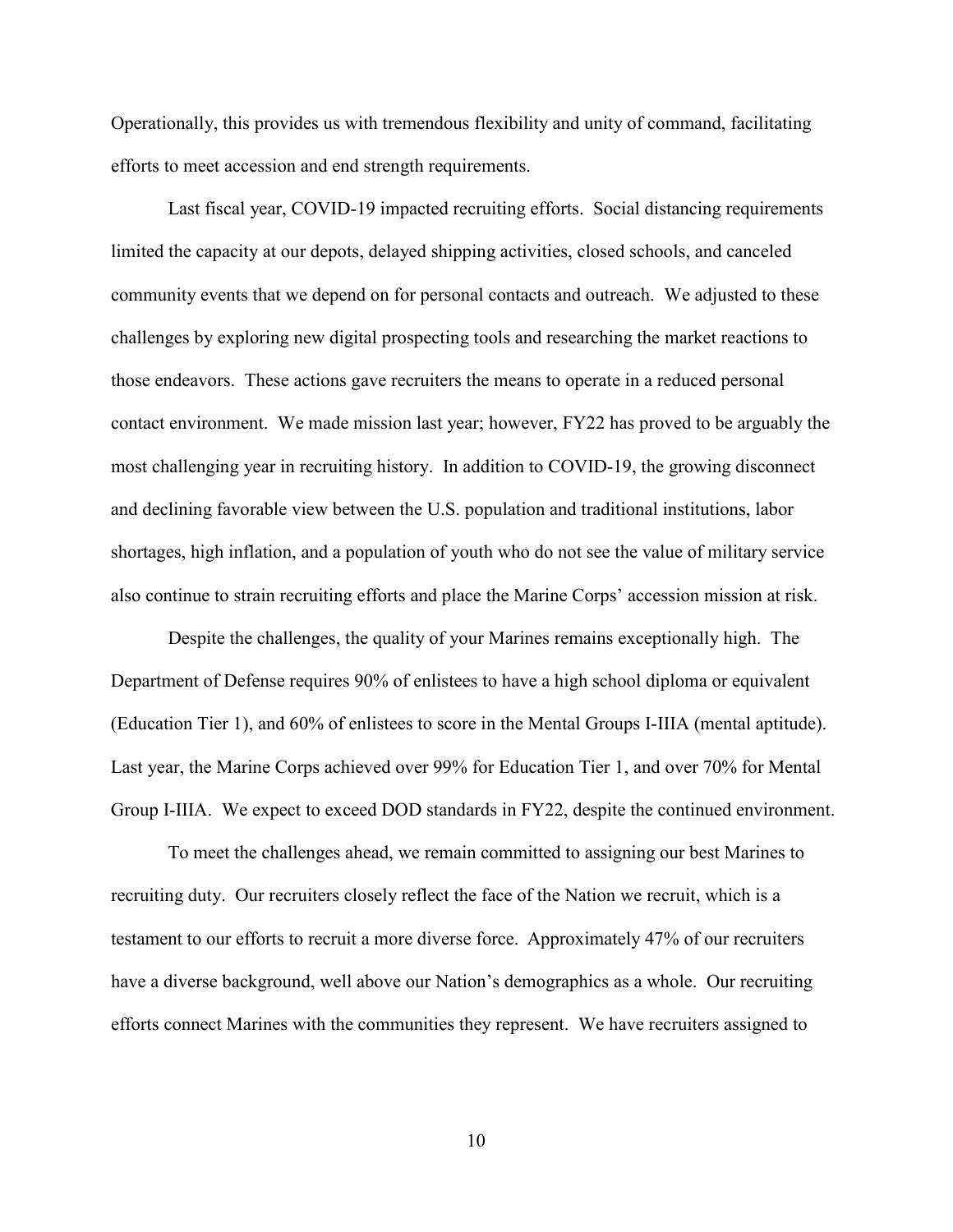every zip code in our Nation, and constantly strive to reach all qualified youth and their influencers - from the most rural of small towns to the largest of cities.

For future recruiting success, we must continue to adequately fund both recruiting operations and advertising; we thank Congress for its support in this goal. Our advertising program is vital to building awareness of the Marine Corps among high quality, diverse populations that are increasingly disconnected from military service. A strong advertising program enables our recruiting command to attract and recruit the highest quality accession cohorts. Advertising funds repay many times over, as they produce lower first-term attrition, higher quality Marines, and increased readiness. However, an increasingly fragmented media environment and media inflation rates approaching 20% in many cases have made maintaining program success exceptionally difficult. To help improve our recruiting challenges, we ask for Congress' support for expanded authority to modernize our ability to reach out to prospective recruits with information on military service.

#### **RETENTION**

The essence of Marine Corps talent management is to retain the very best Marines capable of fulfilling our leadership and operational needs. Overall, we met our retention goals in FY21, and are on track for FY22. However, there is a continuous challenge to keep high-quality Marines in the service, especially in the current competitive civilian job market. We thank this Subcommittee and Congress for the retention authorities and flexibility you have given us. We employ many of these authorities and hold others in reserve should the need arise.

In general, we believe that military pay is very competitive, especially once you take into consideration all of the accompanying benefits such as housing and medical care. Currently, enlisted pay is in the top 15% of comparable pay in the private sector and officer pay is in the top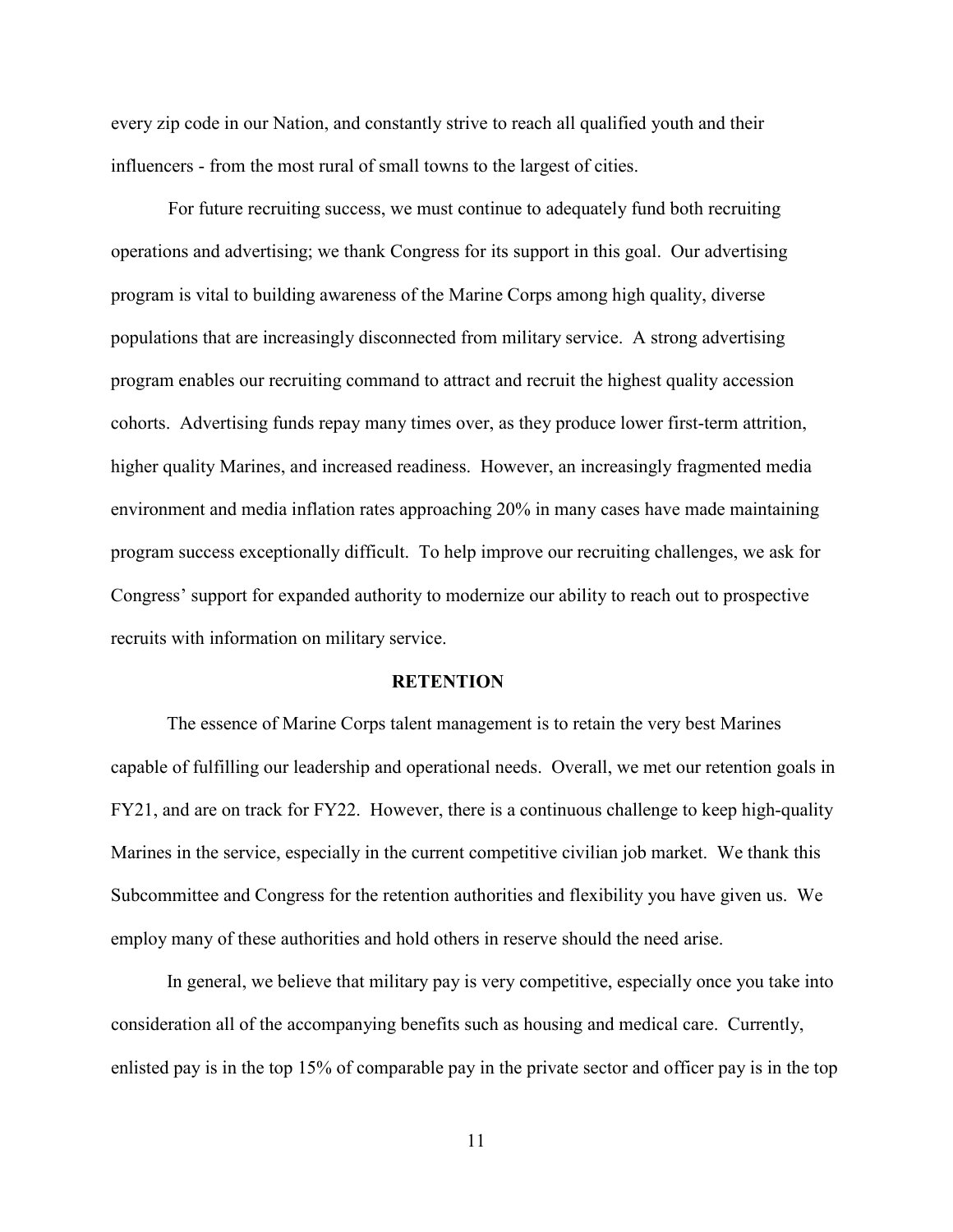23% percentile. We appreciate Congress' passage of the new Basic Needs Allowance to supplement those junior service members with lower incomes who may have large families or otherwise are eligible. We are working with OSD to implement this new NDAA authority. Any other, large across-the-board changes to the pay should be studied to determine costs and impacts and should be narrowly tailored to identified areas of need. We continue to collaborate with the Department of the Navy and the Office of the Secretary of Defense on economic insecurity mitigation initiatives.

We are implementing the use of monetary and non-monetary incentives, modernizing our performance evaluation systems, and refining the way we match and assign Marines to billets. Incentive pay remains critical to our retention effort, allowing the Marine Corps to fill hard to retain positions, such as cyber operators, special operators, and counter intelligence specialists. Selective Reenlistment Bonuses allow us to shape our career force by targeting critical military occupational specialties and supporting lateral movement of Marines to these billets.

### **DIVERSITY EQUITY AND INCLUSION**

Taking advantage of the wide array of experiences, perspectives, and talent of our all of Marines is necessary to maintain our current and future warfighting excellence. We are committed to capitalizing on the knowledge, skills, abilities, performance, and potential of every Marine. Diversity in the Marine Corps is improving. Since 2009, diverse enlisted accessions have increased from 34% to 48%, and diverse officer accessions have increased from 16% to 35%. Female officers have increased from 8% to 15% during this same time period. Females represented in previously restricted MOS are also on the rise. Last year, 1,101 females were in previously restricted units; that number is now 1,200. Similarly, 415 women were serving in previously restricted MOS; today that number is 471, including the first woman Reconnaissance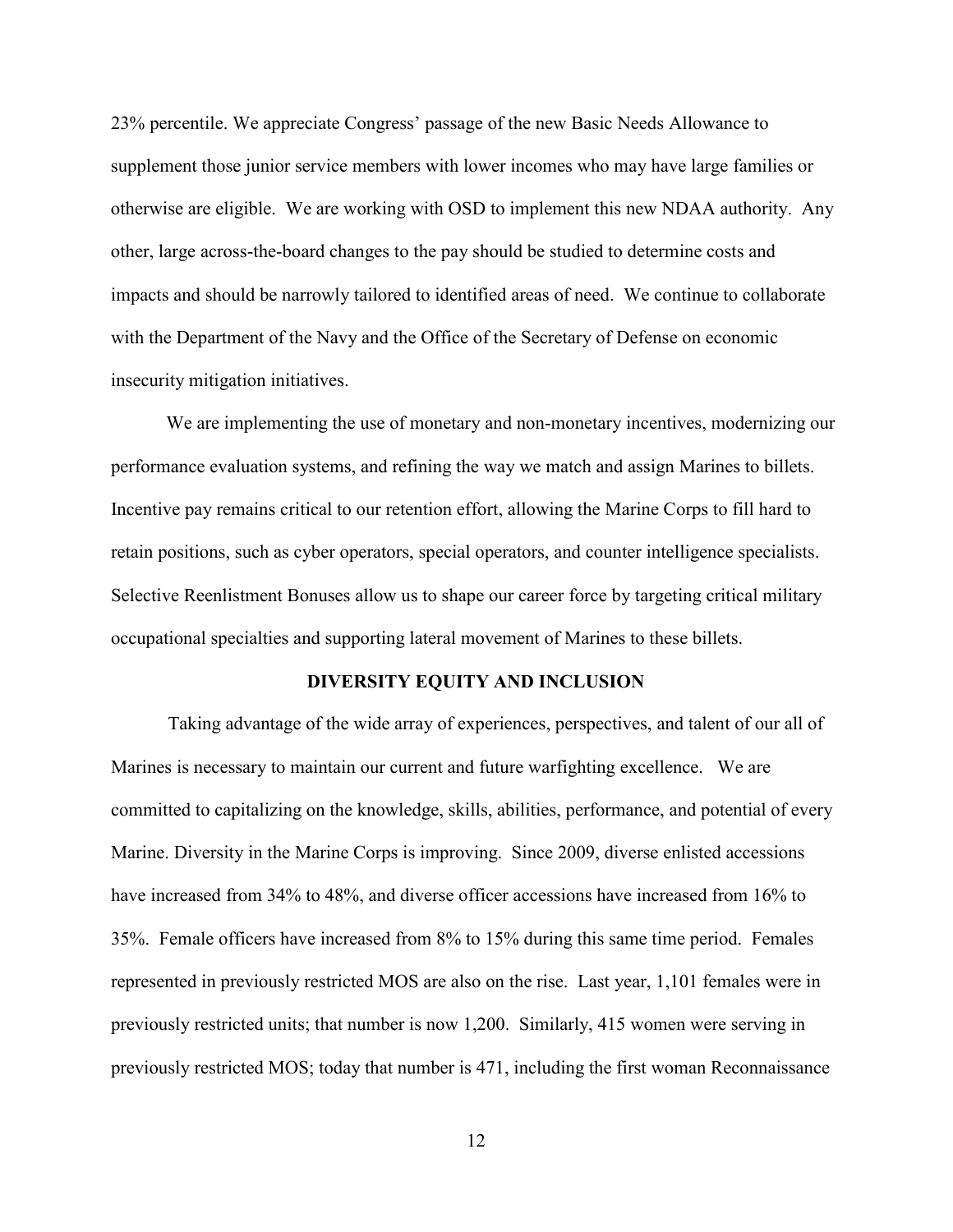Marine. To date, 24% of Brigadier Generals and Brigadier General-selects are diverse, the highest level of diverse representation at that rank in Marine Corps history. We look forward to seeing this trend continue.

Our Diversity, Equity, and Inclusion Strategic Plan will contribute to our actions over the next five years in the areas of recruiting and accessions, talent management, education, training, and commandership. It provides a framework to align a number of efforts, identify new initiatives, and provide oversight across the Corps for implementation by commanders at every level.

Outreach and external engagement are an important facet of our holistic approach to diversity and inclusion. We have steadily increased our Outreach Program budget from \$150k in FY2015 to almost \$1M in FY2022. This program provides opportunities for professional development, mentoring, and networking experiences by fully funding approximately 500 Marines to attend 19 national/regional conferences hosted by non-federal entity affinity groups events throughout the year.

#### **TAKING CARE OF MARINES AND THEIR FAMILIES**

As we embark on this new strategic landscape, we will not allow for the real impacts of life and service to our Corps on families to be a blind-spot; our fighting effectiveness is not just built in unit training, it is supported and maintained with a Marine's support structure at home and within their communities. The talented force will have all the markers of the current Marine Corps – Marines in specialties, with specialty skills that contribute to the fighting effectiveness of our Corps. These talented Marines rely on the institution to provide them, their families, and, often times, their communities with stability. As mentioned throughout TM2030 – talent management is not just managing exquisite skills – talent management is also deeply connected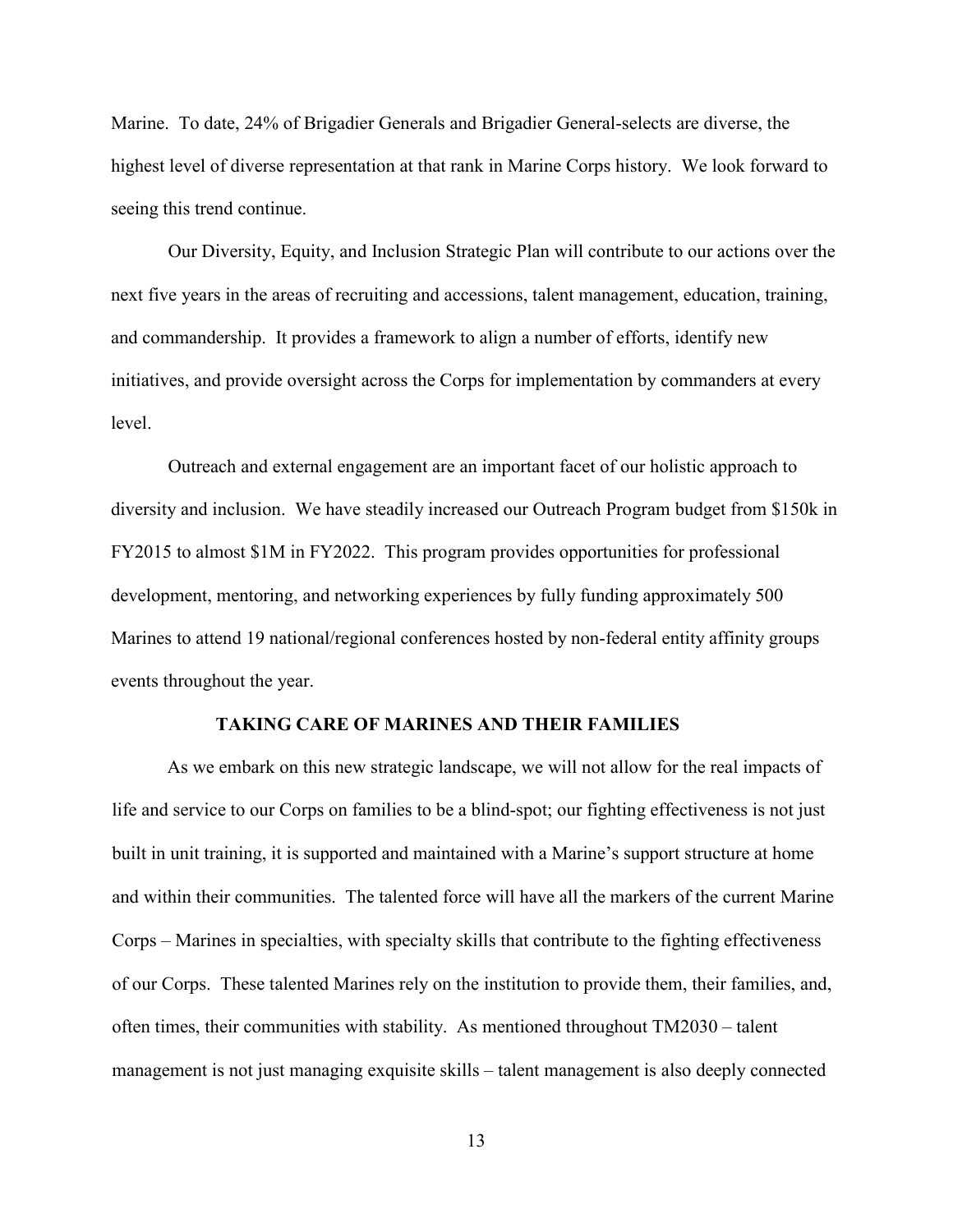to the life a Marine builds when not training with their unit. To that end, we recognize the importance of Marine and family stability and support as a major line-of-effort for successfully achieving our talent management goals.

### **Behavioral Health**

Sexual Assault Prevention & Response. Sexual assault and sexual harassment prevention and response are top priorities for the Marine Corps. The Marine Corps appreciates and remains committed to implementing the Independent Review Commission's (IRC) recommendations. We have established plans of actions and milestones for the IRC recommendations to align with Departmental guidance. We will continue to collaborate and work with the Department of Navy on execution of our Marine Corps implementation plans. Full compliance will require significant resources (\$560M over FYDP for 723 new civilian employees and 103 military billets). The Marine Corps' overarching approach to all these plans is to create and maintain a culture that instills respect and protects the well-being and readiness of every Marine, their family and our civilian workforce.

There are a number of important updates to our sexual assault prevention efforts. For example, we have changed our training pipeline for entry level training and professional military education in order to promote integrated prevention and ensure skill building across the career. We have also updated our Commander's Course to better prepare senior leadership to prevent sexual assault once they assume command. This includes information focused on actionable recommendations for pre-command leaders and small group discussions facilitated by Marine Corps mentors and SAPR experts. Commanders set the tone of their unit—we know how important it is to ensure they are equipped *before* they assume command to establish the right command climate—a climate that encourages Marines to look out for one another and report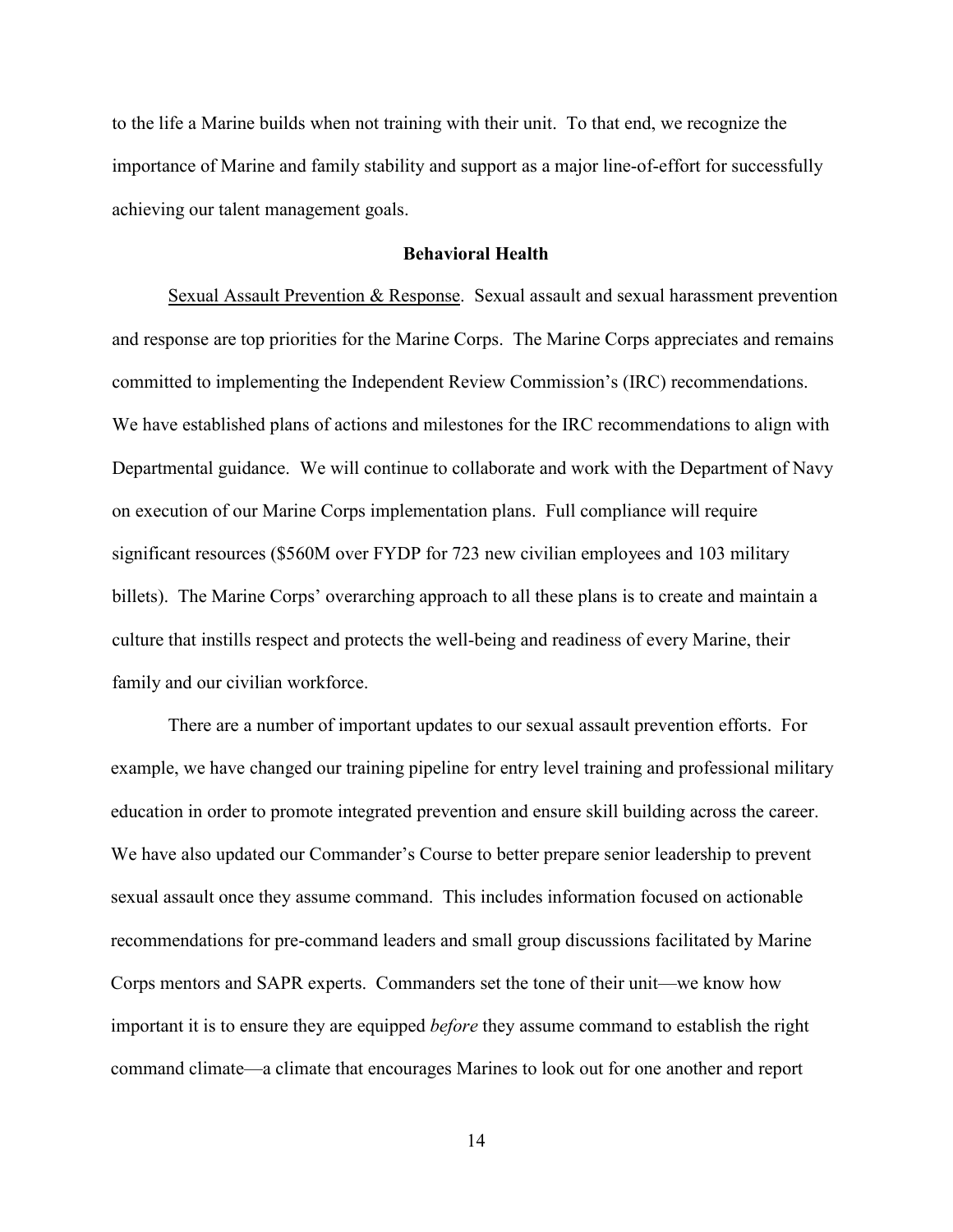destructive behaviors and crimes, and that mandates accountability for perpetrators and enablers. Finally, the Marine Corps has created a SAPR Data Dashboard which has been released to leaders across the enterprise and sets us apart in our use of data to inform prevention. The SAPR Data Dashboard allows SARCs to explore and visualize the data within their areas of responsibility, comparing across time, demographics, subordinate commands, and more. This provides SARCs with data analysis to inform targeted sexual assault prevention initiatives and to collaborate on data-driven integrated prevention.

Suicide Prevention. Suicide is an enterprise-wide concern that has lasting harmful effects on Marines, families, and the Marine Corps. Because leadership involvement is critical to preventing crisis, suicide prevention is a commander's program in the Marine Corps. Every leader focuses on building connections with each one of their Marines to recognize unhealthy stress responses, promoting an environment in which mental wellness is prioritized, and utilizing medical providers, counselors, chaplains, and other health and wellness resources throughout the Marine Corps.

The Marine Corps' Death by Suicide Review Board continues to identify key themes and provide actionable information. For example, we know more than sixty percent of recent death by suicide among Marines involved firearms, so we are focused on lethal means safety initiatives. We have also learned that relationship distress is consistently the most common stressor present among those Marines who have died by suicide. As a result, primary prevention efforts have increased the focus on healthy relationship development.

The importance of force preservation and resiliency cannot be understated for a ready Marine Corps. The Marine Corps Force Preservation process is the formalized method used by commanders to identify individual Marine risk factors and apply holistic risk management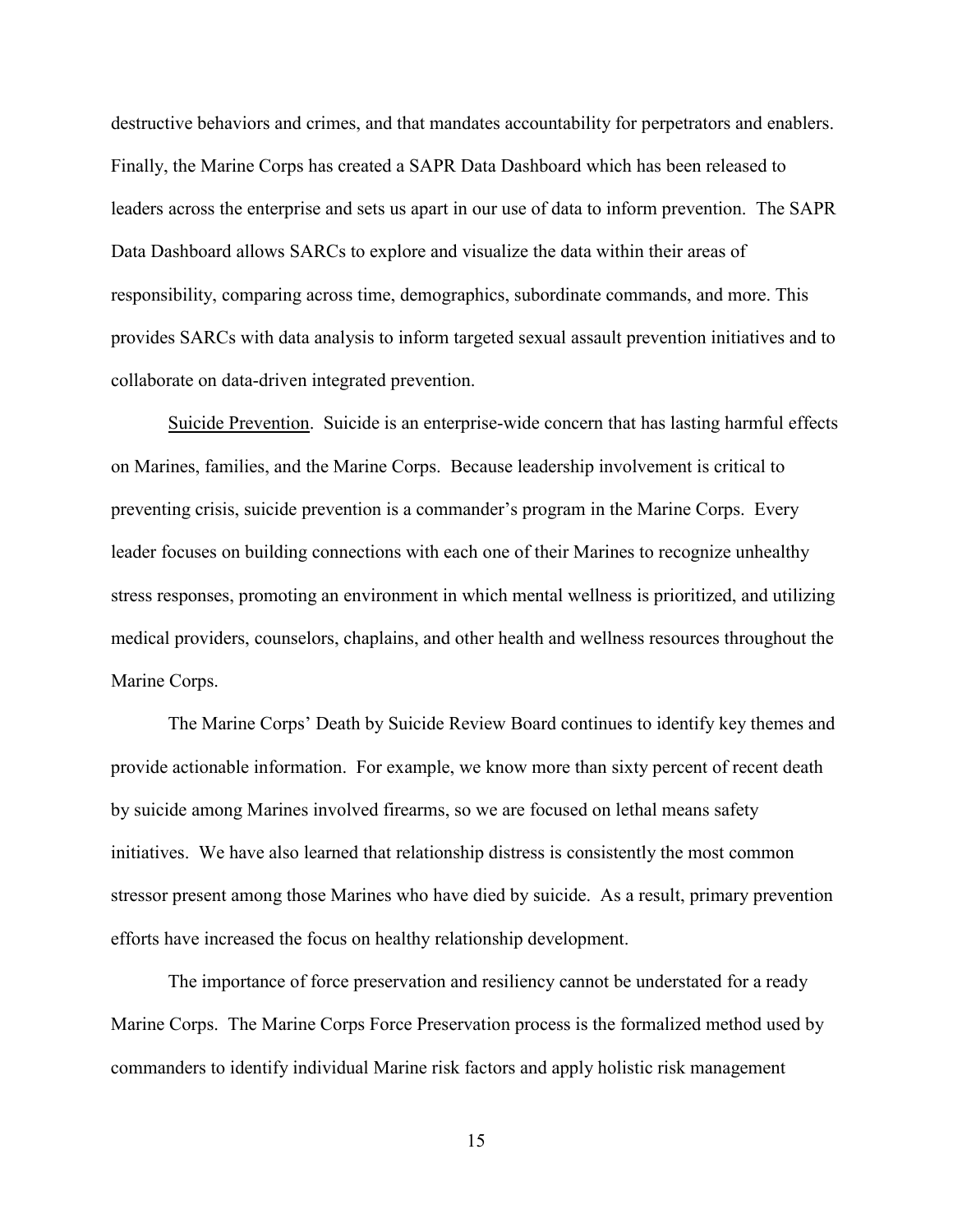measures to improve individual and unit readiness. Every day, this process assists leaders across the Corps to identify those in need. To further improve and modernize force preservation, we have developed an application-based tool that will provide Commanders a single, standardized platform to enable proactive identification and assessment of individual Marine risk and resiliency factors. With the implementation of our Command Individual Risk Assessment System (CIRRAS), this data is transferable between commands so that, as Marines PCS, gaining commands will have a clear picture of the Marines at higher risk, allowing for proactive support from the command.

#### **Family Support**

Parental Leave. No Marine should have to choose between service and having a family. Our Commandant early on made increasing parental leave a priority. As it stands today, a Marine who is the primary caregiver can take as much as 20 weeks of paid leave through use of multiple convalescence and other paid leave authorities, and can do so in flexible increments. We also recently increased secondary caregiver leave from two weeks to three weeks. Additionally, we are working with the Department on the recent parental leave expansion authorities in the FY22 NDAA.

Child and Youth Programs. High-quality child care is one of the many important child and youth programs we offer. It is a readiness priority for the Marine Corps. COVID-19 and the resulting protocols continue to significantly impact our child care capacity. Each installation is impacted differently by COVID-19, and operational status is based on local command needs and circumstances. Modifications of daily operations are in place to mitigate social distancing and operation changes implementing the Center for Disease Control and Prevention guidelines.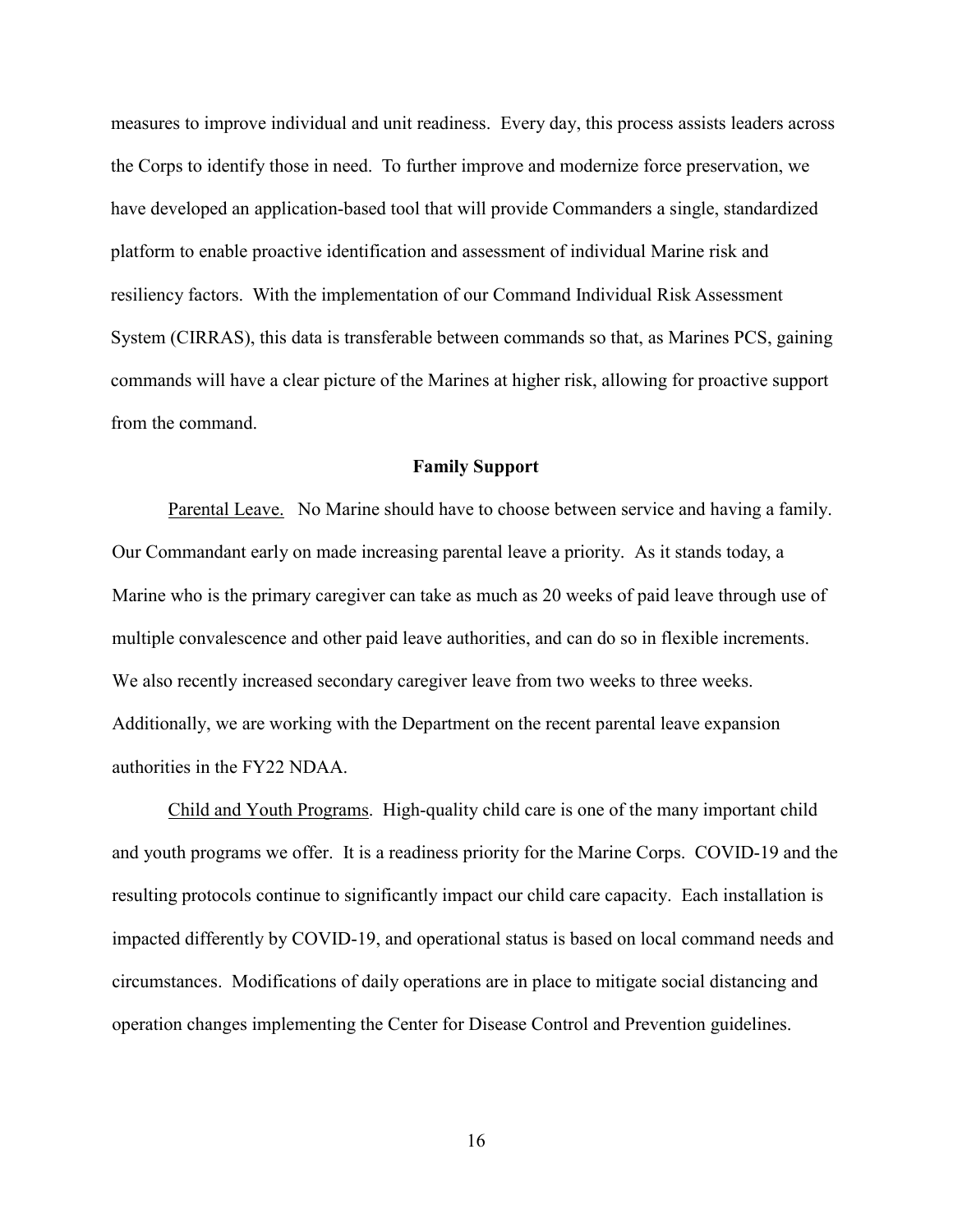For our Child Development Centers, we currently have waitlists totaling approximately 1,500 children, primarily at Camp Pendleton, Hawaii, Quantico, and Camp Lejeune/New River. The waitlists are caused by a variety of factors, such as a shortage of qualified workers, high turnover/low pay, and lengthy hiring process. An exacerbating factor is that, due to COVID-19 apprehension, almost 50 percent of the Marine families on the waitlist who we contact to offer a child care spot, decline it; they instead decide to remain on the waitlist for a future spot. We are addressing child care waitlist issues through increased hiring and a non-competitive child care employee transfer program. We also offer fee assistance for eligible Marines who are geographically remote, reside more than 15 miles from an installation, or are assigned to an installation that has a significant wait list. In FY21, over almost 1,200 children were enrolled in the fee assistance program at a total cost of over \$4.3 million; the resources provided by Congress are both appreciated and well utilized.

Spouse Employment**.** Spouse unemployment is a concern for many Marine Corps families, and can be an obstacle for financial security and readiness of that Marine. To assist, the Marine Corps hosts job fairs and provides employment-related referral services, resume and cover letter writing training, one-on-one career coaching, entrepreneur business opportunities, and other services. We also utilize the non-competitive military spouse appointment authority to help spouses obtain jobs. Recently, we have created a process that makes it easier for military spouses working in a CDC to transfer to a position at the CDC at their next duty station. We are also able to reimburse Marine spouses up to \$1,000 for state licensure and certification costs arising from relocation to another state.